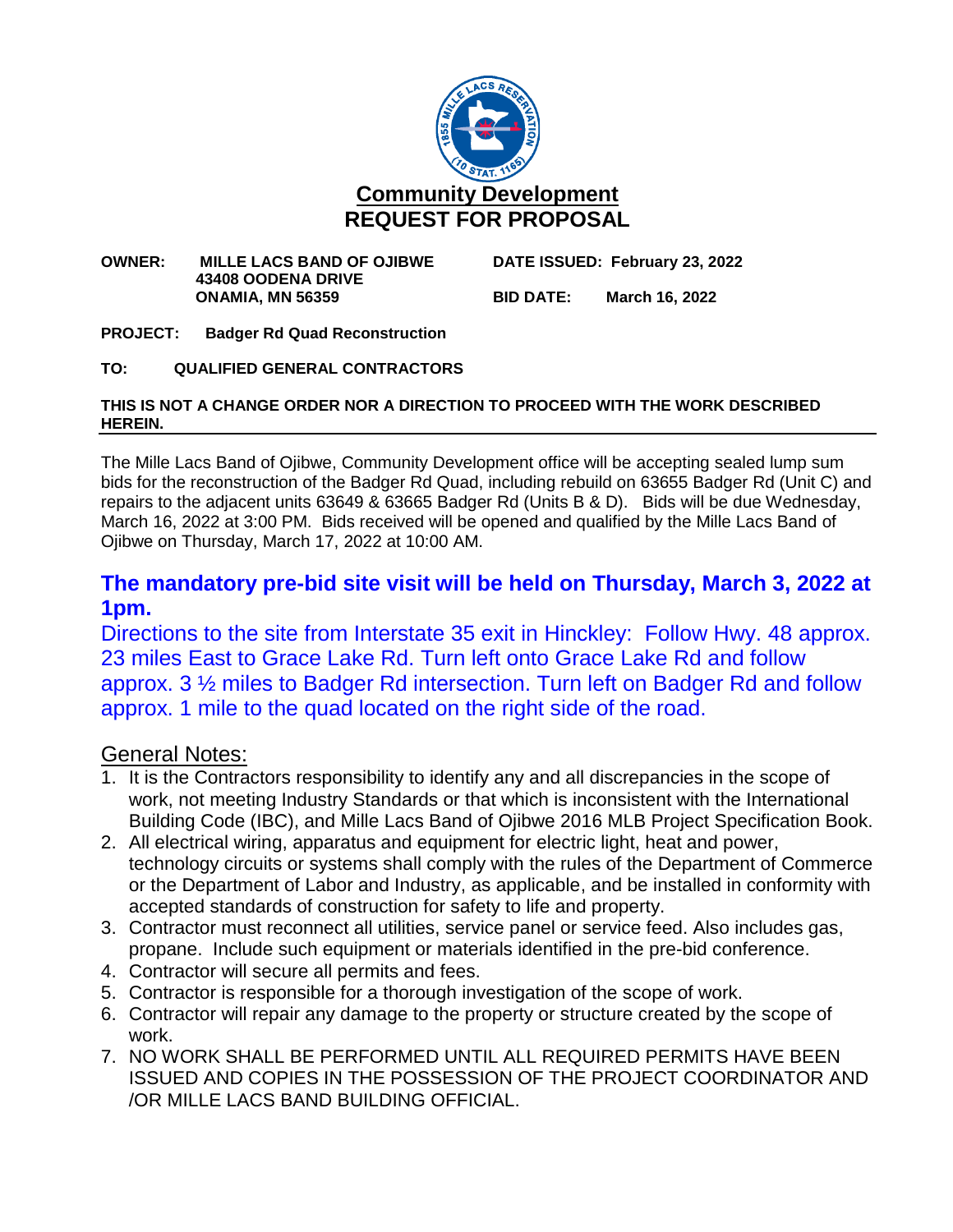# **Work Scope Description:**

### **63655 Badger Rd (Unit C)**

**Turn Key Construction. Contractor shall supply all materials and labor to reconstruct the burnt quad unit per the provided 4-plex plans; selection sheet; 2016 Spec Book; and per the following.**

### **Exterior:**

- 1. Cleanup and provide disposal of any remaining debris in and around this unit.
- 2. Demo siding, house wrap and sheathing at the rear of the unit.
- 3. Supply and install all new framing and trusses to reconstruct the unit. The standing rear section of the main level walls and roof trusses do not need to be replaced.
- 4. Tear-off any existing house roofing. Supply and install all new, including: shingles, ice & water installation, replacement of underlayment, drip edge, valley metal flashings, roof jacks, bath fan exhaust covers, ridge vent / attic exhaust vents, step flashings and any other accessories which may be present.
- 5. Supply and install all new exterior sheathing.
- 6. Supply and install all new house wrap, siding and accessories. All replaced siding and accessories shall be color matched to existing. Supply and install Mid-America Mounting Blocks and Vents in Certainteed color specified. Mounting blocks shall be installed for all openings, j-channel will not be allowed to box any openings other than windows or doors.
- 7. Supply and install Nova Brick siding wainscot as detailed on the drawings. Nova Brick to be Split-Faced. Color shall match existing in the other units.
- 8. Demo and replace any damaged exterior concrete.
- 9. Demo and replace any damaged; or supply and install missing foundation flashing on the unit.
- 10. Supply and install exterior light fixtures: Patriot Lighting dualux LED dual head motion sensor exterior fixtures model: E9201WH.
- 11. Supply and install all new LED light bulbs.
- 12. Demo patio door. Modify the opening to fit 3' entry door per Spec Book. Supply and install spec entry door with storm door. After modified, finish this section of exterior wall by in-filling siding (color match to existing), insulation, vapor & air barriers per Spec Book.
- 13. Supply and install front entry door per Spec Book.
- 14. Supply and install new lock sets for front and rear entry doors per Spec Book; to be keyed alike.
- 15. Supply and install spec storm doors to front and back entries with chain kits.
- 16. Supply and install all windows and screens.
- 17. Supply and install overhead garage door without opener. Match existing doors on the other units.
- 18. Demo the existing soffit and fascia on the rear of the unit; supply and install all new soffit and fascia for the unit.
- 19. Contractor shall demo the existing air conditioning unit; supply and install complete air conditioning system to include AC unit condenser, controller and lineset.
- 20. Contractor shall supply and install all exterior outlets and box covers.
- 21. Supply and install an exterior hose bibb. Locate hose bibb adjacent to rear entry door.
- 22. Supply and install all new gutters, leaf guards and downspouts. Front elevation gutters shall discharge into existing drainage piping. Supply and install concrete splashpads per Spec Book for rear of the unit.
- 23. Demo and replace damaged; or supply and install missing septic inspection pipes or caps.
- 24. Contractor shall be responsible for reconnection to utilities: Electric ECE (East Central Energy.) and Propane Gas-(Lakes Gas) and all costs associated. All utilities for 63655 Badger Rd (Unit C) shall be the Contractor's responsibility until the unit is officially turned over to the Mille Lacs Band of Ojibwe (punch list completion). Propane level shall be no less than 30% when home is turned over to Housing.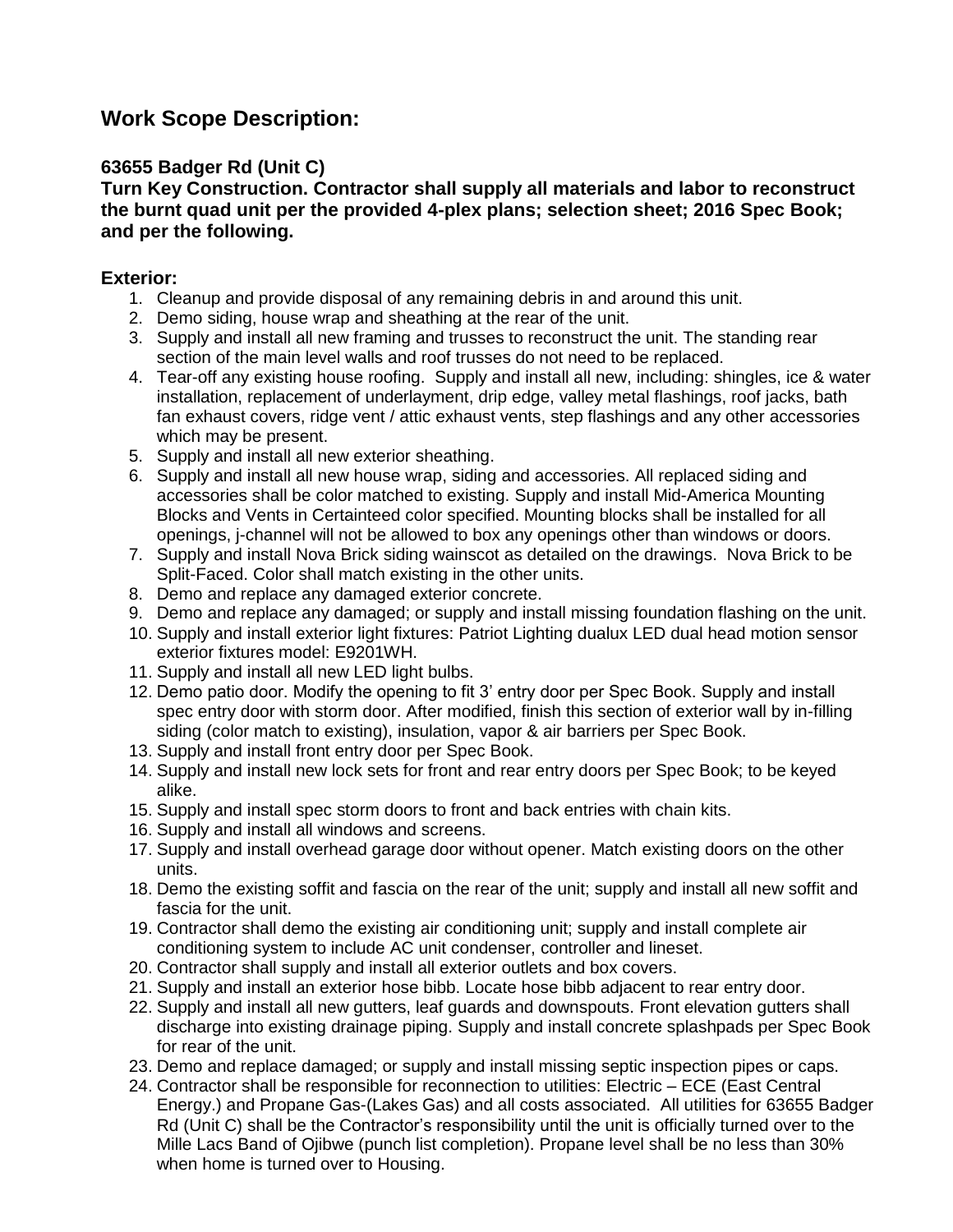### **Interior:**

- 1. Demo standing rear wall and partial roof down to framing/ trusses. Paint all framing and trusses with Kilz before installing insulation and poly.
- 2. Demo the main level portion of the party wall that is still standing at the center of the unit.
- 3. Demo the batt insulation and poly in the party walls. Paint all framing with Kilz before supplying and installing new batt insulation and poly.
- 4. Supply and install new electrical panel; and install all new wiring throughout. Contractor shall protect and keep in place the temporary above ground electrical supply line for the well until the new wiring is complete so as not to disrupt the water supply to any of the other units.
- 5. Supply and install all new smoke detectors with spec combo smoke c/o detector to meet code compliance.
- 6. Supply and install all new plumbing throughout. Contractor may need to demo concrete floor to access underground plumbing if broken off too low to connect. Contractor shall supply materials and labor to patch concrete floor after reconnecting.
- 7. Supply and install all ductwork, including supply and return. All ductwork shall be hard except for the HRV unit.
- 8. Supply and install all new attic insulation and vapor barrier.
- 9. Supply and install all new sheetrock, taping, texturing and painting per Spec Book.
- 10. Supply and install all spec combo smoke c/o detectors.
- 11. Supply and install HRV, furnace with A-coil, water heater and laundry tub per Spec Book.
- 12. Supply and install new thermostat and HRV controller. Furnace thermostat model to be installed will be Honeywell T6 Pro Series TH6210U2001.
- 13. Supply and install water softener per Spec Book with salt.
- 14. Contractor shall complete water conditioning test and set softener hardness accordingly.
- 15. Supply and install well pressure tank.
- 16. Supply and install all new vinyl flooring throughout except the mechanical room including underlayment for upper level. Clean and paint the mechanical room floor per the Spec Book.
- 17. Supply and install vinyl base in the bathroom and mechanical room.
- 18. Supply and install all new interior pre-hung doors (including hardware and door stops), casing, trim, and millwork throughout the unit. Stain selection is Early American 230.
- 19. Supply and install all new kitchen cabinets (to include all new hardware), countertops and bath vanities (to include all new hardware). Stain selection is Early American 230. Countertop finish is 3526-58 Traverine.
- 20. Supply and install all new wire shelving throughout.
- 21. Supply and install new Whirlpool oven model# WFC150MOJW and refrigerator model# WRT311FZDW.
- 22. Supply and install new range hood per Spec Book. Range hood shall be vented to the exterior. Provide and install venting conceal.
- 23. Supply and install new kitchen and bath sinks and faucets; and new laundry tub faucet.
- 24. Supply and install a new toilet stools per Spec Book.
- 25. Supply and install a new tub/ shower per Spec Book.
- 26. Supply and install all new bath accessories.
- 27. Supply and install bath fans vented to the exterior. Panasonic model: FV-05-11VKSL2 (with light)
- 28. Supply and install electrical auxiliary heater in main level bathroom.
- 29. Supply and install all new electrical receptacles, wall plates and switch covers.
- 30. Supply and install all new grilles, diffusers and return air covers with spec products.
- 31. Supply and install all new floor registers.
- 32. Supply and install all new interior light fixtures per Spec Book schedule.
- 33. Supply and install all new LED bulbs throughout.
- 34. Supply and install all new blinds.
- 1. Drawing Changes: Party walls, type E where indicated shall be build according to plan design. If party walls are constructed per the drawing detail, Contractor shall utilize exterior gypsum sheathing type x (brown rock) for the inside faces of the walls exposed to weather during construction. Fire rating must extend from floor to roof sheathing. Fire treated plywood shall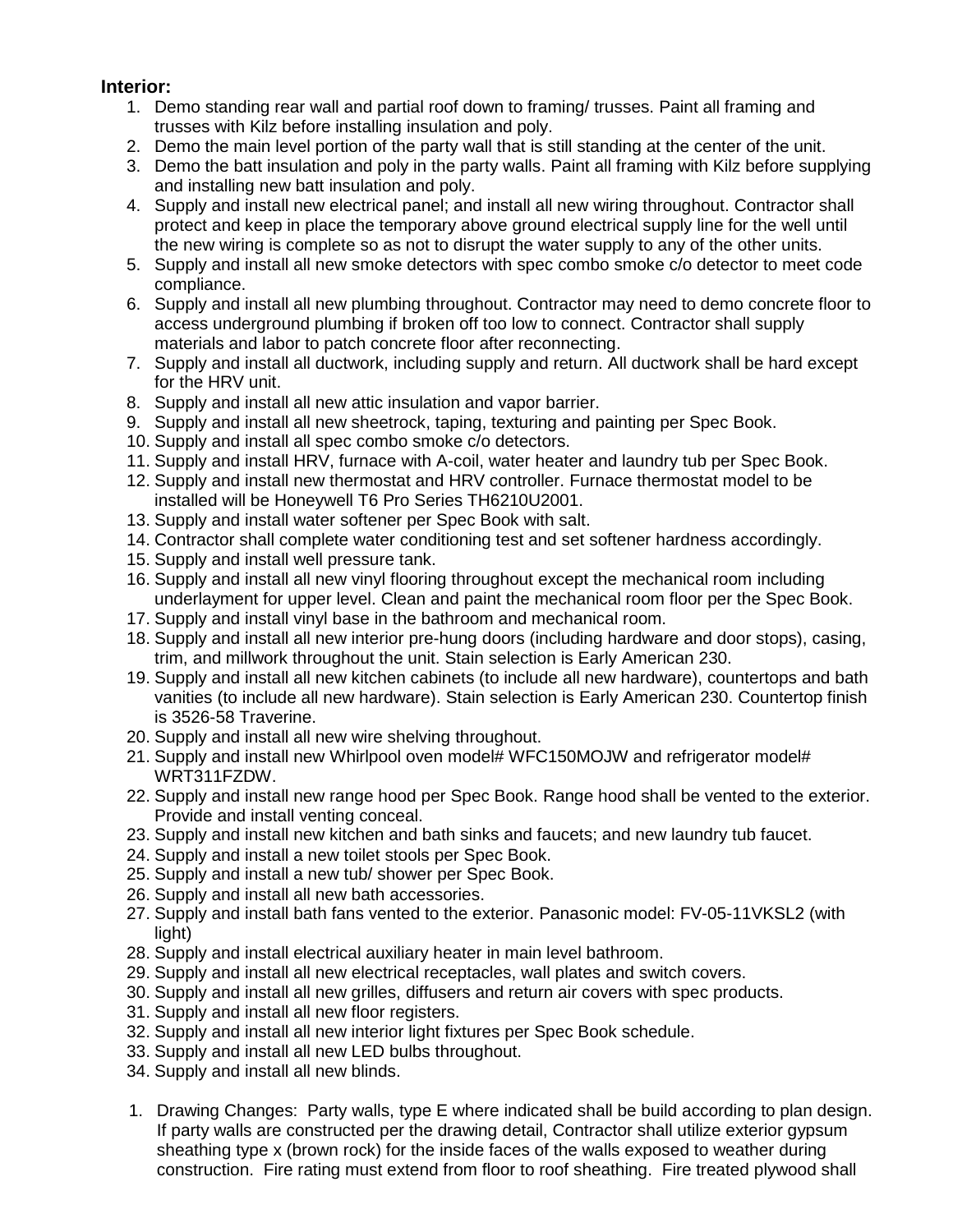be used extended 4' on either side of the party wall, in lieu of the sheetrock wrap detailed in the drawings. No roof penetrations are allowed within 5' of the party walls. Drawing S3.0 "LVL Beam over garage" supporting partial floor, and partial roof. Contractor shall install two 3-ply beams as shown; one to support the roof load and one to support the floor load. Provide continuous bearing to foundation.

- 2. In addition to providing cable feeds to the roof mounted goose-necks, contractor shall install one RG6 Coaxial cable to the building exterior by the telephone line for possible cable television hookup. Label all Coaxial feeds entering into the low voltage cabinet next to the electrical panel & provide drawing inside panel cover indicating locations for satellite, phone and cable connections.
- 3. Supply and install triple bulb flush mount ceiling light fixture where ceiling fans are shown on the plans.
- 4. Supply and install low voltage panel in garage next to electrical panel.

## **63649 & 63661 Bader Rd (Units B & D)**

### **For both units provide materials and labor to complete repairs. Follow the provided 4 plex plans; 2016 Spec Book; and the following work scope.**

### **Exterior:**

- 1. Demo and replace all damaged; and/ or supply and install any missing house wrap, sheathing, siding, channel, and accessories. All new siding and accessories shall match existing.
- 2. Demo and replace all damaged; and/ or supply and install any missing aluminum soffit and fascia covering. All new pieces shall match existing.
- 3. Demo and replace damaged fascia board on Unit B.
- 4. Tear-off and replace damaged house roofing or as needed; or supply and install any missing roofing, including: shingles, sheathing, ice & water installation, replacement of underlayment, drip edge, valley metal flashings, roof jacks, bath fan exhaust covers, ridge vent / attic exhaust vents, step flashings and any other accessories which may be present.
- 5. Pressure wash and or scrub exterior of building removing all dirt and soot.
- 6. Demo and replace damaged; or supply and install missing gutters and downspout components, including leaf guards.
- 7. Clean out all gutters not being replaced.
- 8. Housing will maintain utilities for 63649 & 63661 Badger Rd (Units B & D) throughout construction.

### **Interior:**

- 1. Demo the sheathing and batt insulation on the party wall. Paint all framing with Kilz before installing new insulation and sheathing.
- 2. Patch, texture, prime and paint any damage to party wall and ceiling interior drywall surfaces. Demo and replace any sections of drywall with heavy molding or extensive cracking. Sand any existing drywall areas of texture or seams which do not blend-in well. All (new and existing) texturing to match as closely as possible. Prime all drywall with Zinsser mold killing primer. Repaint **all** drywall surfaces Dover White.
	- **a.** For Unit B, include demo and replacement of six (6) 4'x8' sheets of drywall in your base bid finished per Unit B & D interior item #2. For **bid alternate #1**, provide unit cost per sheet to demo, replace, tape, texture and paint. Unit cost will be used to credit back to the Owner for any unused sheets.

#### ALL:

- 1. Include \$20,000 allowance in base bid for concealed damages. Allowance shall only be used for changes to the work scope which have been approved by Carla Dunkley, the MLBO Project Coordinator, prior to execution of work.
- 2. Work shall be dual permitted through MLBO.
- 3. Landscaping and final site work will be conducted by the Owner. General contractor responsible for rough grading of the site.
- 4. Contractor shall include 0.5% TERO tax fee in base bid. Receipt of TERO fee payment must be submitted to the Project Coordinator before the final pay application will be processed.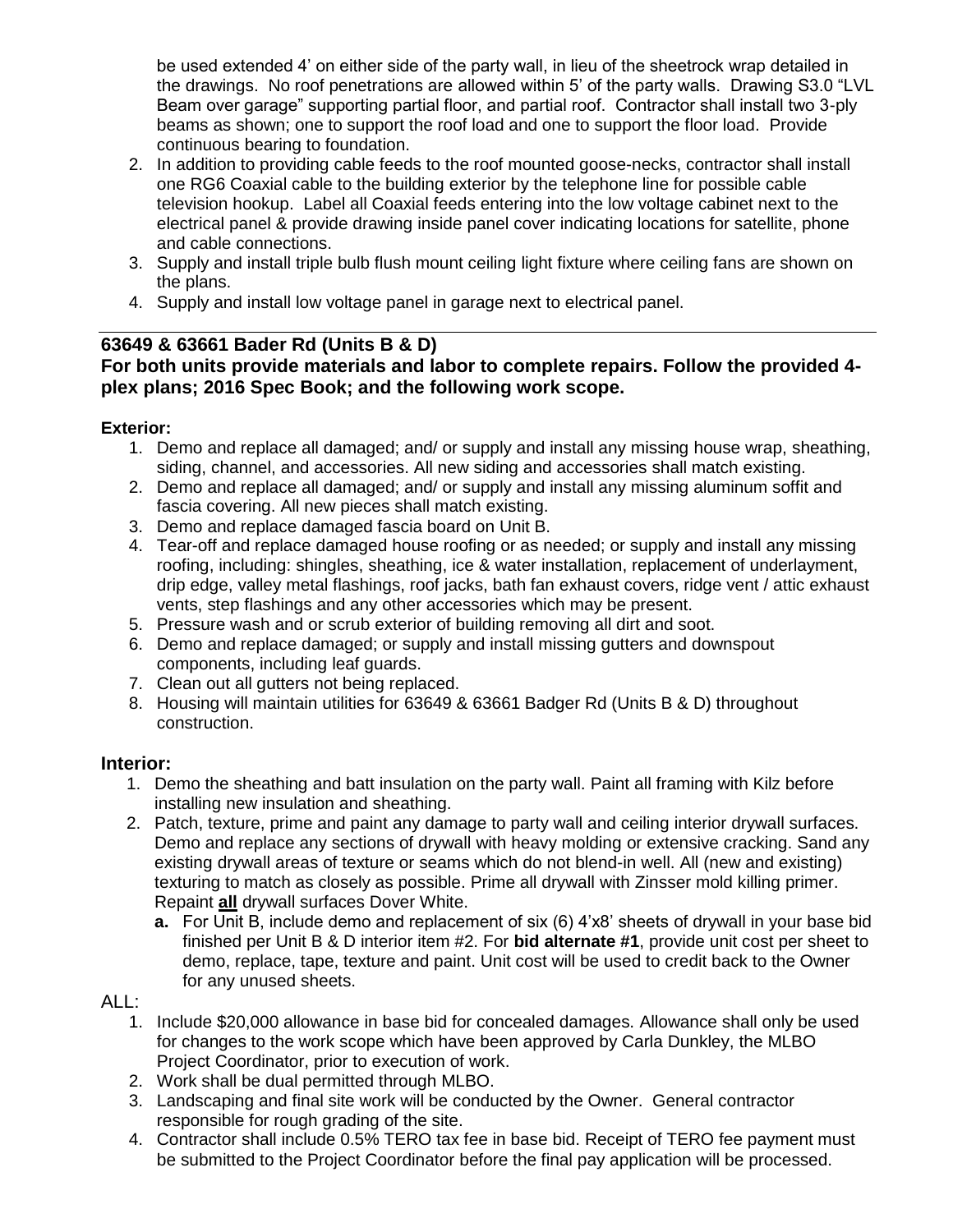- 5. Bids must be honored for 90 calendar days.
- 6. Submittals and Attachments:
	- a. Pre-Bid Acknowledgement / Sign in sheet.
	- b. All submittals shall be submitted within ten days of construction start.
	- c. Contractor will provide a warranty outline with their proposal.
	- d. Omissions or deletions will not be accepted without a written request indicating the reason why the omission or deletion is needed.
	- e. O&M manuals will be created by the contractor with all warranty cards and operator manuals inserted in a three ring binder before punch list.
	- f. [MLBO / CD] will choose all aesthetic types and colors.

*Specified Product Substitutions: All proposed product substitutions must be approved by the Project Coordinator 5 days prior to bid. Any approved substitutions, will be made available to all bidders.*

# **Contacts:**

Interested bidders shall contact either Carla Dunkley at 320-630-2495 or by email at [carla.dunkley@millelacsband.com](mailto:carla.dunkley@millelacsband.com) to be included on the bidder's list in the event that any addendums are issued for this project.

## Mobilization:

- 1. The Contractor shall be capable of mobilizing his equipment and crews within seven days of the receipt of Notice to Proceed.
- 2. Contractor shall provide means and methods for all building phases of construction.

### **COMMUNITY DEVELOPMENT/PROJECT MANAGEMENT RESERVES THE RIGHT TO REJECT ANY AND ALL BIDS FOR ANY REASON.**

### **COMMUNITY DEVELOPMENT WILL, TO THE GREATEST EXTENT FEASIBLE, GIVE PREFERENCE IN THE AWARD OF CONTRACT TO INDIAN ORGANIZATIONS AND INDIAN-OWNED ECONOMIC ENTERPRISES.**

## Bidding notes:

- 1. Submit proposal in lump sum (supply and install), not to exceed amount
- 2. All Contractors (including subcontractors) must comply with Davis Bacon wage requirements.
- 3. All Contractors must provide the following along with their bid submittal:
	- a. Completed and signed MLB Community Development Construction Bid Form
	- b. A copy of Current MLB Vendor's License (or a copy of the submitted application)
	- c. A copy of Current Insurance Certificate
	- d. Completed and signed copy of the TERO Compliance Plan
	- e. A copy of Subcontractor/Material Supplier list
	- f. A copy of valid State of Minnesota Contractor's License
	- g. A copy of Authorized Signature Sheet (submitted with first bid submittal)
- 4. All Contractors must comply with all Mille Lacs Band of Ojibwe American Indian Employment requirements (see 18 MLBSA § 5). Contact Lori Trail at (320) 532-4778.

### **All proposals must be mailed and labeled as follows:**

**Mille Lacs Band of Ojibwe Commissioner of Community Development Sealed bid: Badger Rd Quad Reconstruction PO Box 509**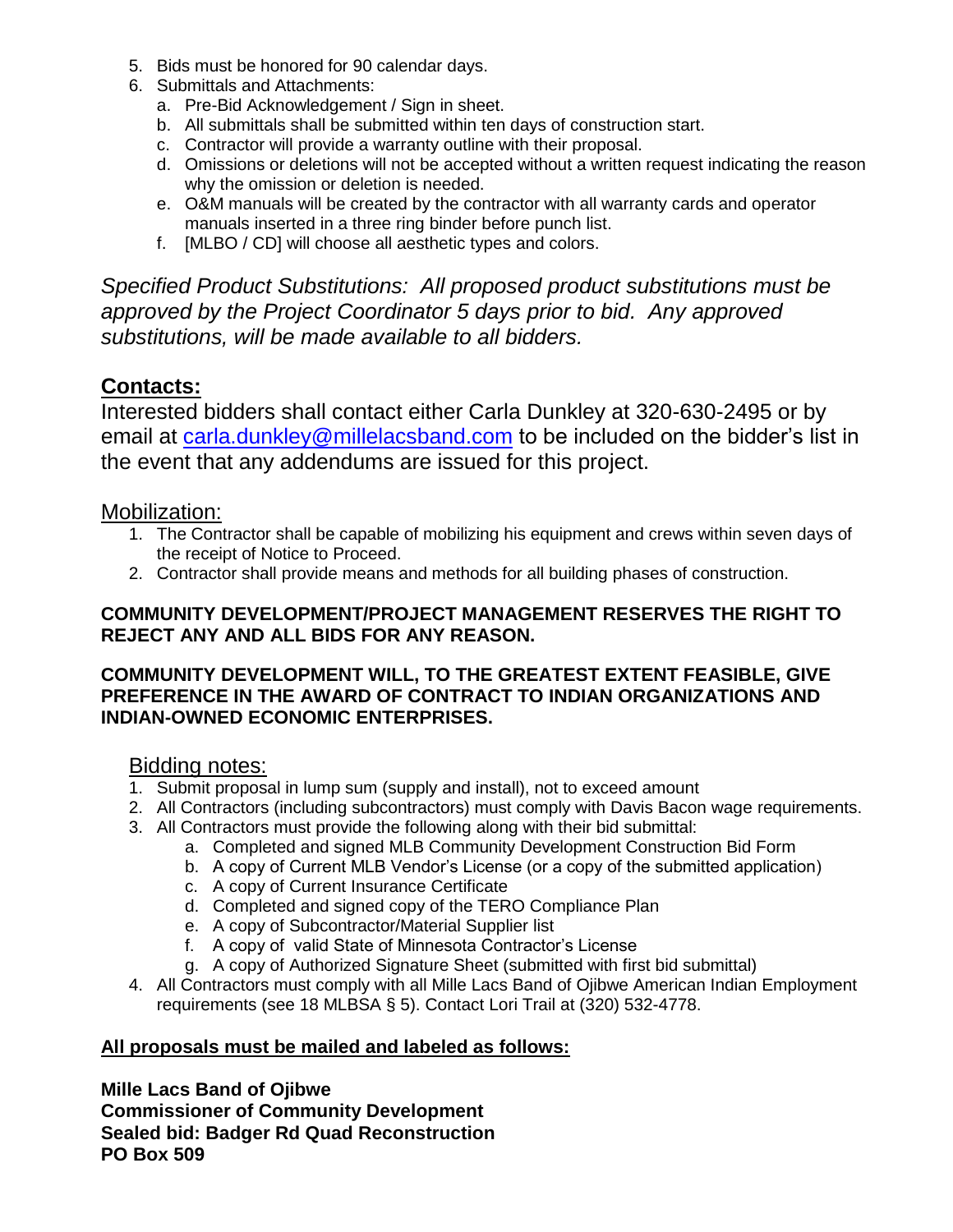### **Onamia, MN 56359**

\*\*Please note that the bids must be submitted via mail to the P.O. Box. FedEx and UPS will not deliver to a P.O. Box and the Onamia post office will not accept hand delivered items. Please plan accordingly to ensure the timely receipt of your bid submittal. **\*\***

**\*\*The Band reserves the right to reject any bid that it is unable to collect at the Onamia post office by the bid deadline date and time, provided that the Band has made diligent and reasonable efforts to collect the bid. The Band reserves this right even in the event that the bid has been postmarked before the deadline.**

# **PROPOSALS NOT SUBMITTED IN THIS MANNER WILL BE REJECTED.**

#### **Licensing:**

Firms must be licensed with the Mille Lacs Band of Ojibwe. A copy of this license (or the license application) must accompany each bid. Licensing process can take several weeks. If you are not currently licensed with the MLBO, please submit a copy of your license application along with your proposal. Contact Elizabeth Thornbloom at (320) 532-8274 or via email at [EThornbloom@grcasinos.com](mailto:EThornbloom@grcasinos.com) with questions regarding licensing and for the license application.

#### **PERMIT AND CONTRACTOR REQUIREMENTS:**

Permits: Contractors are responsible to attain all necessary permits for all work, including Mille Lacs Band of Ojibwe (MLBO) Permits.

#### **Bonding Requirements: In accordance with Mille Lacs Band Title 7 as updated in Band Ordinance 07-22. Please note that bonding requirements on Mille Lacs Band Funded Residential projects has changed.**

Band Ordinance 07-22 states the following:

For all Band funded residential construction projects, a performance bond is required for contracts in excess of \$100,000.00.